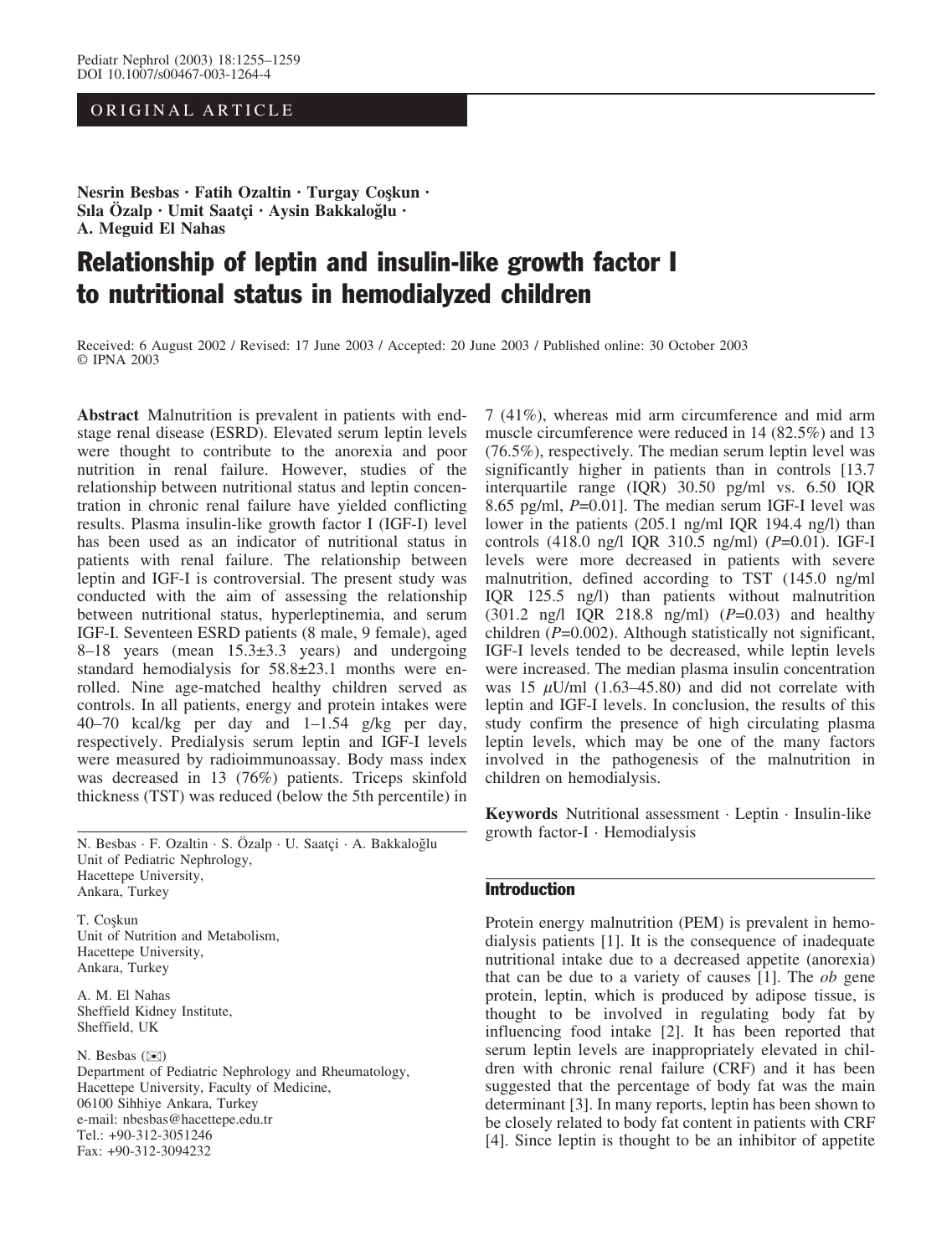by affecting the neuropeptide Y and/or melanocortin systems [5], it has been speculated that elevated serum leptin levels could contribute to anorexia and poor nutrition in patients with renal failure [4]. Hyperleptinemia in CRF is not well understood, although there is evidence that decreased renal elimination, inflammation, and hyperinsulinemia may contribute to raised leptin levels [6, 7]. A positive correlation between serum leptin and insulin levels in CRF has been documented in humans, suggesting that insulin resistance and hyperinsulinemia might contribute to hyperleptinemia in patients with end-stage renal disease (ESRD) [8].

Insulin-like growth factor I (IGF-I) has proved to be a sensitive marker of malnutrition. IGF-I synthesis is influenced by hormonal and nutritional factors [9, 10, 11, 12, 13]. The physiological relationship between leptin and IGF-I is poorly understood. Fontan et al. [14] suggested that leptin could primarily regulate IGF-I secretion. However, it has also been shown that growth hormone and IGF-I can modify serum leptin levels in ESRD [15]. The purpose of this study was to investigate the relationship between serum leptin, IGF-I, and nutritional status in children undergoing hemodialysis.

# Materials and methods

#### Patients and controls

Seventeen children were investigated. There were 8 boys and 9 girls between 8 and 18 years of age (mean  $15.3\pm3.3$  years) undergoing chronic hemodialysis with 3–4 h hemodialysis sessions per week for a mean of 58.8€23.1 months. The median Kt/V ratio, which was used to estimate the dialysis adequacy, was 1.9 (1.4– 2.5). Renal failure was due to glomerulonephritis in 11, reflux nephropathy in 4, and renal dysplasia in 2. Hollow-fiber dialyzers with cuprophane membranes were used. All patients were free from acute illness in the previous 3 months and none were receiving corticosteroids. Diabetic subjects were excluded. We recommended the dietary standards of FAQ/WHO Expert Committee for all patients [16]. The dietary intake of protein and calories was calculated from 4-day dietary diaries. In all patients, energy and protein intakes were between 40 and 70 kcal/kg per day and 1 and 1.54 g/kg per day, respectively. None of the subjects was given growth hormone therapy. Fifteen patients had been receiving erythropoietin treatment for at least 16 weeks before the study. Nine healthy children (5 boys, 4 girls, mean age 12.5±2.6 years) served as the control group.

#### Anthropometric evaluation

Anthropometric indices included: height (Ht), dry body weight (Wt), triceps skinfold thickness (TST), and mid-arm circumference (MAC). All measurements were taken by the same observer using a Harpenden caliper and a stadiometer. Mid-arm muscle circumference (MAMC) was calculated from MAC and TST, where  $MAMC=MAC-[3.14xTST(cm)]$ . Body mass index (BMI) was determined by dividing the Wt in kilograms by the square of the Ht in meters. We used percentile charts to determine the anthropometric measurements [17]. Based on Jacob et al. [9], severe malnutrition was defined with anthropometric measurements (TST, MAC, and MAMC) that were equal or less than the 5th percentile (depletion), whilst those between the 5th and 25th percentiles reflected undernutrition. For BMI, values less than 18.5 were considered as malnutrition, regardless of severity. However, we

preferred TST to determine fat tissue, since it has been reported that plasma leptin is closely related to adipose tissue in patients with CRF [3].

#### Biochemical measurements

Predialysis blood samples were drawn without anticoagulation from non-fasting patients and controls in the morning before the dialysis and stored at -20°C until assayed. Serum concentrations of blood urea nitrogen (BUN), creatinine, total protein, albumin, and transferrin were measured in all patients. Quantitative C-reactive protein (CRP) levels were used for determination of chronic inflammation. Fasting insulin levels were measured by immunoradiometric assay. The serum concentration of IGF-I was measured by radioimmunoassay with a polyclonal rabbit anti-human antibody after extraction with acid-ethanol as previously described [18]. Intra- and inter-assay coefficients of variation were 6.5% and 15.7%, respectively. Serum leptin was measured by immunoradiometric assay (IRMA) (DSL Active Human Leptin IRMA kit, DSL-23100, USA). The specificity of both tests was 98%.

#### Statistical analysis

Results were expressed as median (minimum to maximum) for data not showing a normal distribution and as mean±SD (standard deviation) for data showing a normal distribution. Since the distributions of leptin and IGF-I were not normal, summary statistics were presented as medians and interquartile ranges (IQR) and non-parametric tests were performed. Comparisons of medians among the groups were performed by Kruskal-Wallis test. Whenever the P value was found to be significant, pairwise group comparisons were performed by Mann-Whitney U test. Correlation coefficients between variables were calculated by Spearman nonparametric correlation analysis. Statistical significance was assigned to  $P$  values lower than 0.05.

#### Results

# Biochemical parameters

Median BUN and creatinine levels were 78 mg/dl (52– 104) and 9 mg/dl (5.5–12.5), respectively. Median total protein and albumin levels were within normal limits [6.5 g/d]  $(5.5-7.4)$  and 4.2 g/d]  $(3.5-4.8)$ , respectively]. The median serum transferrin level was 196 mg/dl (88– 302) (normal >150 mg/dl). The median serum CRP level was  $0.3 \text{ mg/dl}$   $(0.1 - 0.4) \text{ (normal } < 0.8)$ .

### Nutritional status

Anthropometric measurements of the patients were somewhat decreased compared with healthy controls (Table 1). BMI was decreased in 13 (76%) patients. TST was below the 25th percentile in 9 (53%) patients. MAC and MAMC were below the 25th percentile in 16 (94%) and 17 (100%) patients, respectively. TST was reduced (below the 5th percentile) in 7 (41%) patients, whereas MAC and MAMC were reduced in 14 (82.5%) and 13 (76.5%) patients, respectively. There were no significant correlations of serum transferrin, total protein, and albumin with anthropometric parameters.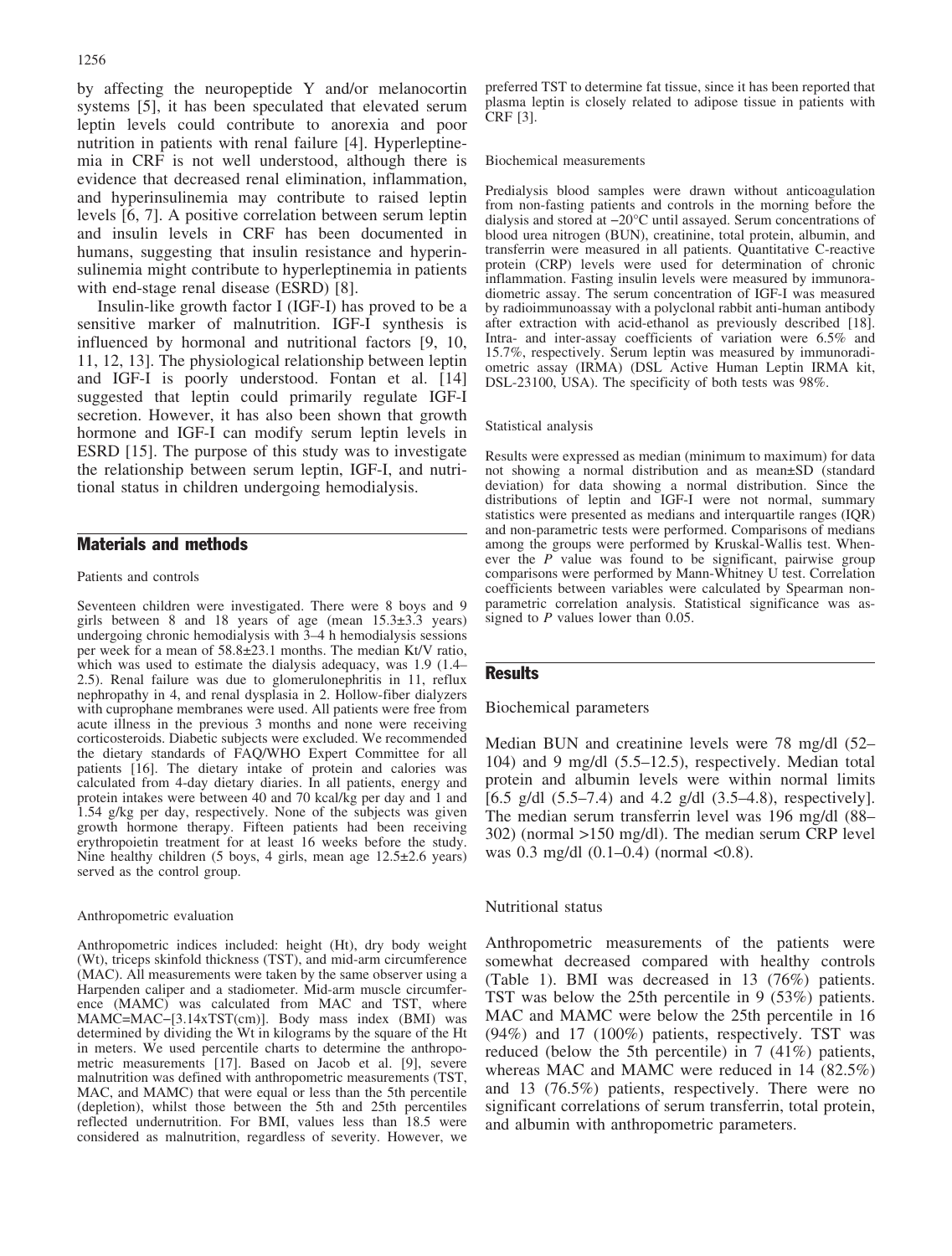Table 1 Anthropometric measures in hemodialysis patients and healthy controls (BMI body mass index, TST triceps skinfold thickness, MAC mid arm circumference, MAMC mid arm muscle circumference)

| Anthropometric | Hemodialysis patients | Healthy controls |
|----------------|-----------------------|------------------|
| measurement    | $Mean \pm SD$         | $Mean \pm SD$    |
| BMI $(kg/m2)$  | $17.1 \pm 1.6$        | $19.4 \pm 3.6$   |
| TST (mm)       | $10.2 + 4.9$          | $15.3 \pm 4.3$   |
| $MAC$ (cm)     | $19.6 \pm 2.4$        | $20.9 + 4.5$     |
| MAMC (cm)      | $16.4 \pm 1.8$        | $20.5 \pm 2.0$   |



Fig. 1 Serum leptin levels in patients and controls according to triceps skinfold thickness

# Leptin and IGF-I

The median serum leptin level was significantly higher in patients than controls (13.7 IQR 30.50 pg/ml vs. 6.50 IQR 8.65 pg/ml, P=0.01). Furthermore, in patients with severe malnutrition, leptin levels were significantly higher than in controls (16.0 IQR 29.0 pg/ml vs. 6.50 IQR 8.65 pg/ml  $(P=0.01)$  (Table 2, Fig. 1). However, the median leptin level was not statistically different between patients with severe malnutrition and those without malnutrition  $(P>0.05)$ . Although statistically not significant, we found an inverse relationship between leptin and TST  $(r=-0.43,$  $P=0.08$ ).

The median serum IGF-1 level was lower in the patients (205.1 IQR 194.4 ng/l) than controls (418.0 IQR  $310.5$  ng/l) ( $P=0.01$ ), which reflected the IGF-I levels of the same age group in the Turkish population [19]. Furthermore, IGF-I levels were more decreased in patients with severe malnutrition defined according to TST (145.0 IQR 125.5 ng/l) than in patients without malnutrition (301.2 IQR 218.8 ng/l) ( $P=0.03$ ) and healthy children  $(P=0.002)$ . In contrast, there were no significant differences between the IGF-I levels in patients below the 25th percentile according to TST and those in healthy controls  $(P=0.28)$ . Leptin levels tended to be increased, while IGF-I levels were decreased  $(r=-0.07, P=0.8)$ .

The median plasma insulin concentration was 15  $\mu$ U/ ml (1.63–45.80). Plasma insulin levels did not correlate with leptin and IGF-I levels  $(r=0.12, P>0.05$  and  $r=0.15$ , P>0.05, respectively).

# **Discussion**

The present study documented an elevated plasma leptin concentration in children undergoing hemodialysis. It has been demonstrated in previous studies that the concentration of serum leptin is closely related to body fat content in humans with CRF [4, 7]. Daschner et al. [3] showed that only the percentage of body fat assessed from skinfold measurement and glomerular filtration rate contributed significantly to the variability of serum leptin levels using multiple stepwise regression analysis containing gender, age, pubertal stage, fasting glucose concentration, serum albumin, protein, and transferrin levels. Based on these findings, we used TST for the determination of nutritional status and found a tendency for an inverse relationship between these parameters and plasma leptin levels.

Very little is known about the physiological actions of leptin in humans, but administration of recombinant leptin to *ob/ob* mice, which have a genetic defect in leptin production, reduces food intake and increases energy expenditure [20]. In children with CRF, an inverse linear correlation between leptin levels and energy intake expressed as the percentage of Recommended Dietary Allowance (RDA) has been reported [3]. Elevated serum leptin levels were thought to contribute to the development of anorexia and poor nutrition in patients with renal failure [4]. However, subsequent studies investigating the

Table 2 Serum median insulin-like growth factor I (IGF-I) and leptin levels in hemodialysis patients and healthy controls (IQR interquartile range)

|                                     | <b>Patients</b>                                     |                                              |                                             | <b>Controls</b>                  |  |
|-------------------------------------|-----------------------------------------------------|----------------------------------------------|---------------------------------------------|----------------------------------|--|
|                                     | Total<br>Median IOR $(n=17)$                        | Severe malnutrition<br>Median IOR $(n=7)$    | Without malnutrition<br>Median IOR $(n=10)$ | Median IOR $(n=9)$               |  |
| IGF-I $(ng/ml)$<br>Leptin $(pg/ml)$ | 205.1 IQR 194.4 <sup>*1</sup><br>13.7 IOR $30.5*^3$ | 145.0 IQR $125.5*^2$<br>16.0 IOR $29.0^{*4}$ | 301.2 IOR 218.8<br>10.6 IOR 6.7             | 418.0 IQR 310.5<br>6.50 IQR 8.65 |  |

 $*1$  P=0.01 patients vs. controls;  $*2$  P=0.03 and P=0.002 severe malnutrition vs. without malnutrition and controls, respectively;  $*3$  P=0.01 patients vs. controls;  $*^4$  P=0.01 severe malnutrition vs. controls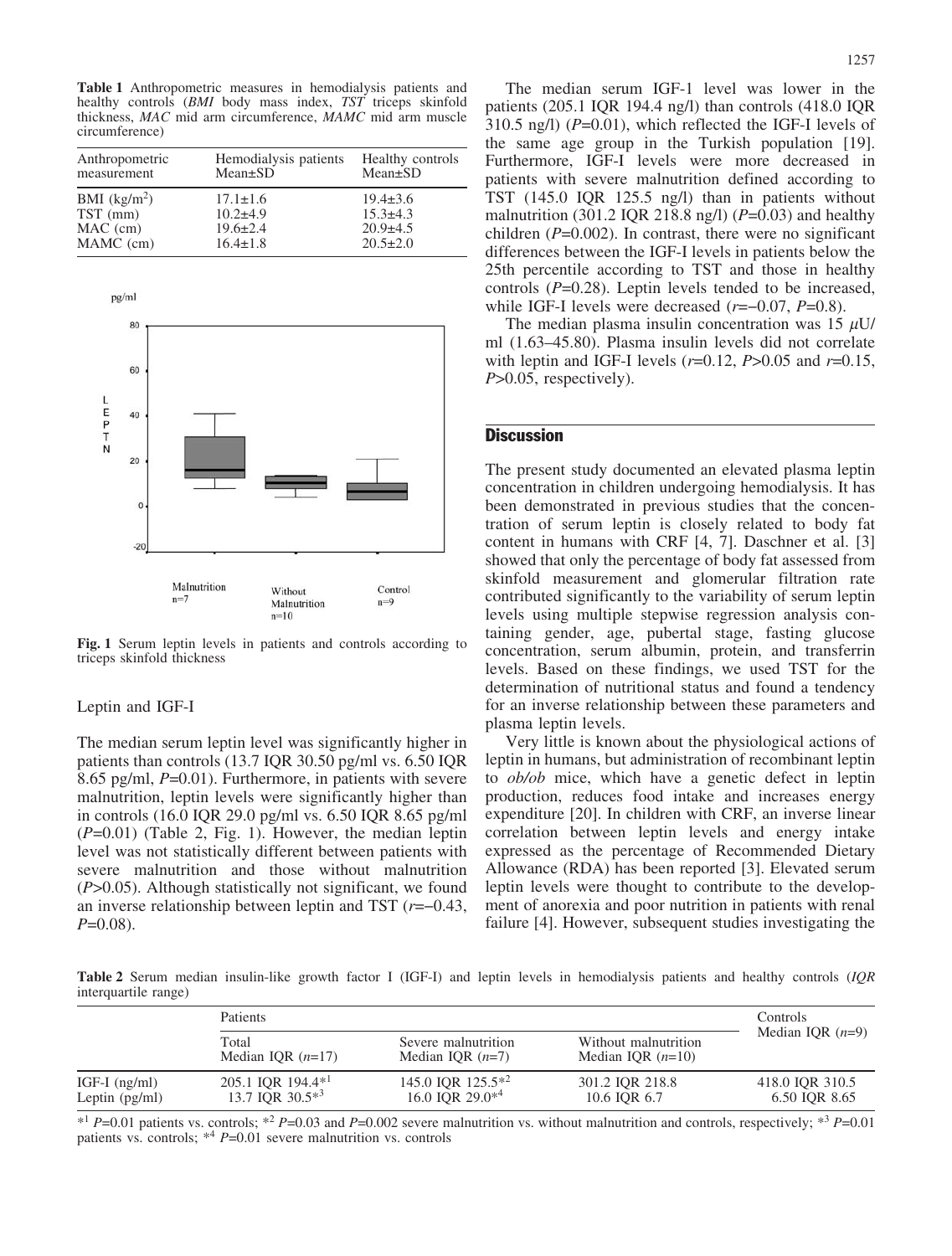relationship between nutritional status and leptin concentration in CRF have yielded conflicting results, showing that the issue is certainly more complex than initially thought [21]. In the present study, although there was a tendency to higher leptin levels in severely malnourished patients than in those without malnutrition, there was no correlation with the TST values. The lack of a statistically significant difference in plasma leptin levels between patients with severe malnutrition and those without malnutrition, as well as a lack of correlation between plasma leptin and TST, fail to support the first-line role of hyperleptinemia in the genesis of PEM.

Impaired peripheral sensitivity to insulin and hyperinsulinemia are well-recognized features of CRF [22]. However, our results showed that markedly elevated concentrations of serum leptin in relation to the percentage of body fat were associated with normal plasma insulin levels. This may indicate that high serum leptin levels inhibit pancreatic beta-cell function in CRF. Indeed, leptin receptors (Ob-Rb) were found in the pancreas and leptin inhibits insulin secretion in mice in a dose-dependent manner [22].

The plasma IGF-I level has been used as an indicator of nutritional status in patients with renal failure. This correlates significantly with anthropometric markers of malnutrition and has been shown to be a good indicator of malnutrition in children and adults [11, 12, 13]. The relationship between leptin and IGF-I is controversial. Leptin was thought primarily to regulate IGF-I secretion, the inverse relationship representing a feedback mechanism [14]. However Dagogo-Jack et al. [23] showed that basal plasma leptin and IGF-I levels were not correlated. Chronic administration of recombinant human IGF-I was associated with an early and sustained decrease in plasma leptin levels. This suggested that IGF-I might have an inhibitory effect on leptin secretion in humans by directly reducing leptin release from adipocytes [23, 24]. Iglesias et al. [25] confirmed the presence of high circulating plasma leptin in dialysis patients and showed that plasma leptin levels were further increased by exogenous administration of recombinant human growth hormone (rhGH). This suggested that the increase in plasma leptin after rhGH therapy might be related to the rhGH-induced changes in insulin in patients. In our study, IGF-I levels of the patients were lower than those of healthy children. Furthermore, serum IGF-I levels were low in patients with depleted (below the 5th percentile) body fat stores compared with patients without depletion and healthy controls. Although statistically not significant, probably due to an insufficient number of severely malnourished patients, our observation that there was an inverse relationship between serum leptin and IGF-I levels might indicate that decreased IGF-I levels contribute to elevated leptin.

Elevated serum leptin levels in renal failure might be secondary to chronic inflammation. There is evidence that leptin secretion is regulated by tumor necrosis factor- $\alpha$ . It has been shown that increased CRP levels, which indicate an ongoing inflammatory response, stimulate adipose tissue ob gene expression in patients with CRF [26]. However, in our patients, normal CRP levels suggested that hyperleptinemia was not a consequence of chronic inflammation.

In conclusion, the results of this study confirm the presence of high circulating plasma leptin levels, which may be one of the many factors involved in the pathogenesis of the malnutrition in children on hemodialysis.

#### References

- 1. Bergström J (1995) Why are dialysis patients malnourished? Am J Kidney Dis 26:229–241
- 2. Zhang Y, Proenca R, Maffei M, Barone M, Leopold L, Friedman CM (1994) Positional cloning of the mouse obese gene and its human homologue. Nature 372:425–432
- 3. Daschner M, Tönshoff B, Blum WF, Englaro P, Wingen AM, Schaefer F, Wühl E, Rascher W, Mehls O (1998) Inappropriate elevation of serum leptin levels in children with chronic renal failure. J Am Soc Nephrol 9:1074–1079
- 4. Young GA, Woodrow G, Kendall S, Oldroyd B, Turney JH, Brown-John AM, Smith MA (1997) Increased plasma leptin/fat ratio in patient with chronic renal failure: a cause of malnutrition? Nephrol Dial Transplant 12:2318–2323
- 5. Seeley RJ, Yagaloff KA, Fisher SL, Burn P, Thiele TE, Van Duk G, Baskın DG, Schwortz MW (1997) Melanocortin receptor in leptin effects. Nature 27:349
- 6. Sharma K, Considine RV, Beckie M, Dunn SR, Weisberg LS, Kurnik BRC, Kurnik PB, O'Connor J, Sinha M, Caro CF (1997) Plasma leptin is partly cleared by the kidney and is elevated in hemodialysis patients. Kidney Int 51:1980–1985
- 7. Heimbürger O, Lönnqvist F, Danielsson A, Nordenström J, Stenvinkel P (1997) Serum immunoreactive leptin concentrations and its relation to the body fat content in chronic renal failure. J Am Soc Nephrol 8:1423–1430
- 8. Stenvinkel P, Heimbürger O, Lönnqvist F (1997) Serum leptin concentrations correlate to plasma insulin concentrations independent of body fat content in chronic renal failure. Nephrol Dial Transplant 12:1321–1325
- 9. Jacob V, Le Carpentier JE, Salzano S, Naylor V, Wild G, Brown CB, Nahas AM el (1990) IGF-1, a marker of undernutrition in the hemodialysis population. Am J Clin Nutr 52:39– 44
- 10. Sanaka T, Shinobe M, Ando M, Hizuka N, Kawaguchi H, Nihei H (1994) IGF-1 as an early indicator of malnutrition in patients with end stage renal disease. Nephron 67:73–81
- 11. Besbas N, Özdemir S, Saatçi Ü, Coskun T, Ozen S, Topaloglu R, Bakkaloglu A, El Nahas AM (1998) Nutritional assessment of children on haemodialysis: value of IGF-1, TNF- $\alpha$  and IL-1  $\beta$ . Nephrol Dial Transplant 13:1484–1488
- 12. Soliman AT, Hassan AHI, Aref MK, Hintz RL, Rosenfeld RG, Rogol AD (1986) Serum insulin like growth factors I and II concentrations and growth hormone and insulin responses to arginine infusion in children with protein energy malnutrition before and after nutritional rehabilitation. Pediatr Res 11:1122– 1130
- 13. Isley WL, Underwood LE, Clemmomns DR (1983) Dietary components that regulate serum somatomedin-C concentrations in humans. J Clin Invest 71:175–182
- 14. Fontan MP, Rodriguez-Carmona A, Cordido F, Garcia-Buela J (1999) Hyperleptinemia in uremic patients undergoing conservative management, peritoneal dialysis, and hemodialysis: a comparative analysis. Am J Kidney Dis 34:824–831
- 15. Fouque D, Juillard L, Lasne Y, Tabakian A, Laville M, Joly MO, Laville M (1998) Acute leptin regulation in end stage renal failure: the role of growth hormone and IGF-I. Kidney Int 54:932–937